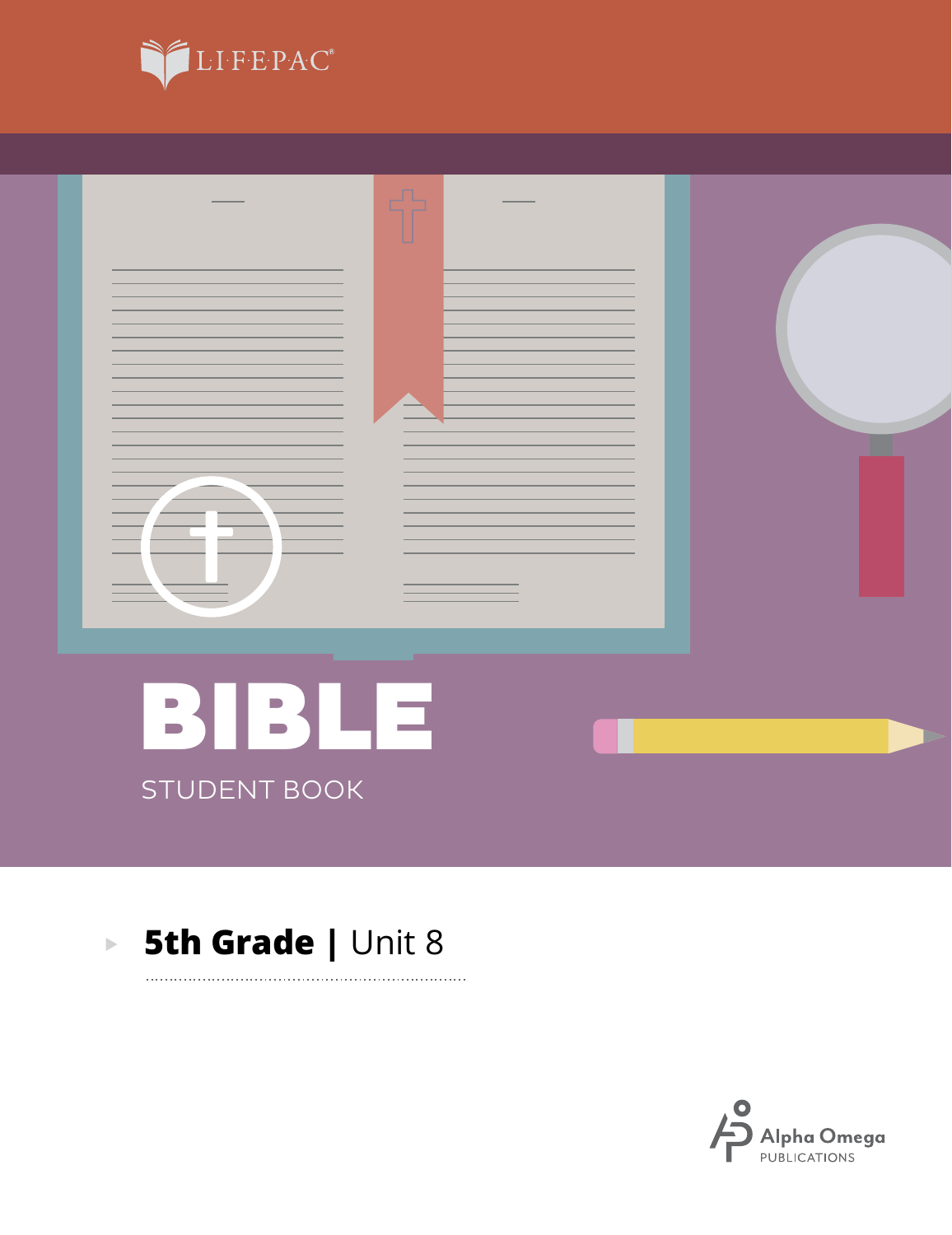# BIBLE 508 **GOD CREATED MAN FOR ETERNITY**

Introduction **|3**

### **1. Preparing for Eternity**..............................5

The Eternal God Created Man for Eternity **|6** Growing in Christ **|12** Blessings on Earth **|17** Self Test 1 **|22**

### **2. The Judgment Seat of Christ** ..............25

Christ Is Our Judge **|26** The Judgment of the Christian **|29** Rewards in Heaven **|34** Self Test 2 **|38**

### **3. The Great White Throne Judgment**..41

The Judgment of the Unsaved **|42** Eternity without God **|44** Self Test 3 **|47**

LIFEPAC Test **|Pull-out**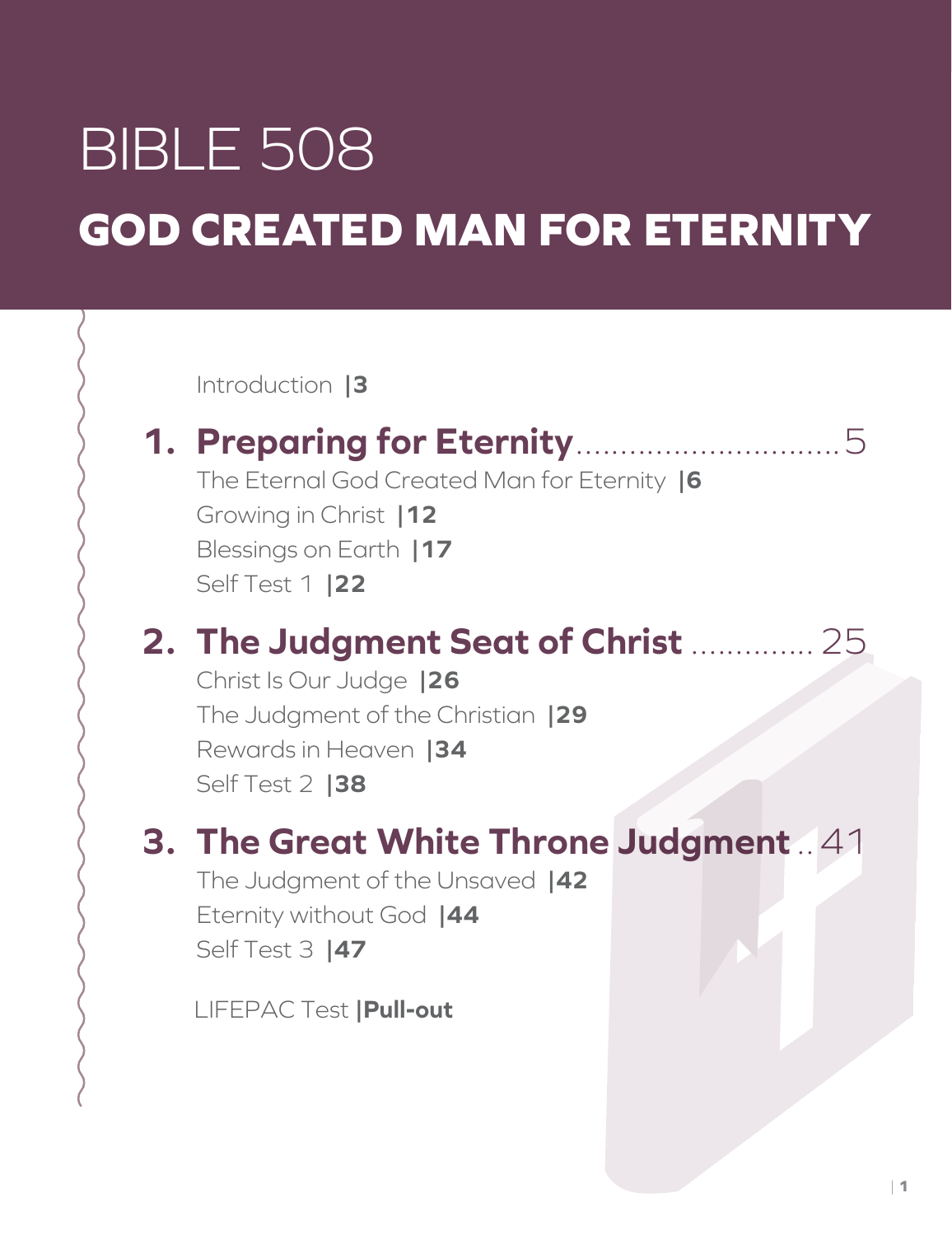**Authors:** Paul W. Cates, Ph.D. James Alvin Kelly

**Revision Editor:** Alan Christopherson, M.S.

**Illustrator:** Kyle Bennett, A.S.

#### **Media Credits:**

**Page 3:** © vitanovski, iStock, Thinkstock; **5:** © Adrian Hurley, iStock, Thinkstock; **7:** © Nadia Cruzova, Hemera, Thinkstock; **8:** STILLFX, iStock, Thinkstock; **25:** © Arkady Chubykin, Hemera, Thinkstock; **31:** filrom, iStock, Thinkstock; **41:** © Jozef Sedmak, Hemera, Thinkstock.

**All maps in this book © Map Resources, unless otherwise stated.**



#### **804 N. 2nd Ave. E. Rock Rapids, IA 51246-1759**

© MMII by Alpha Omega Publications, Inc. All rights reserved. LIFEPAC is a registered trademark of Alpha Omega Publications, Inc.

All trademarks and/or service marks referenced in this material are the property of their respective owners. Alpha Omega Publications, Inc. makes no claim of ownership to any trademarks and/or service marks other than their own and their affiliates, and makes no claim of affiliation to any companies whose trademarks may be listed in this material, other than their own.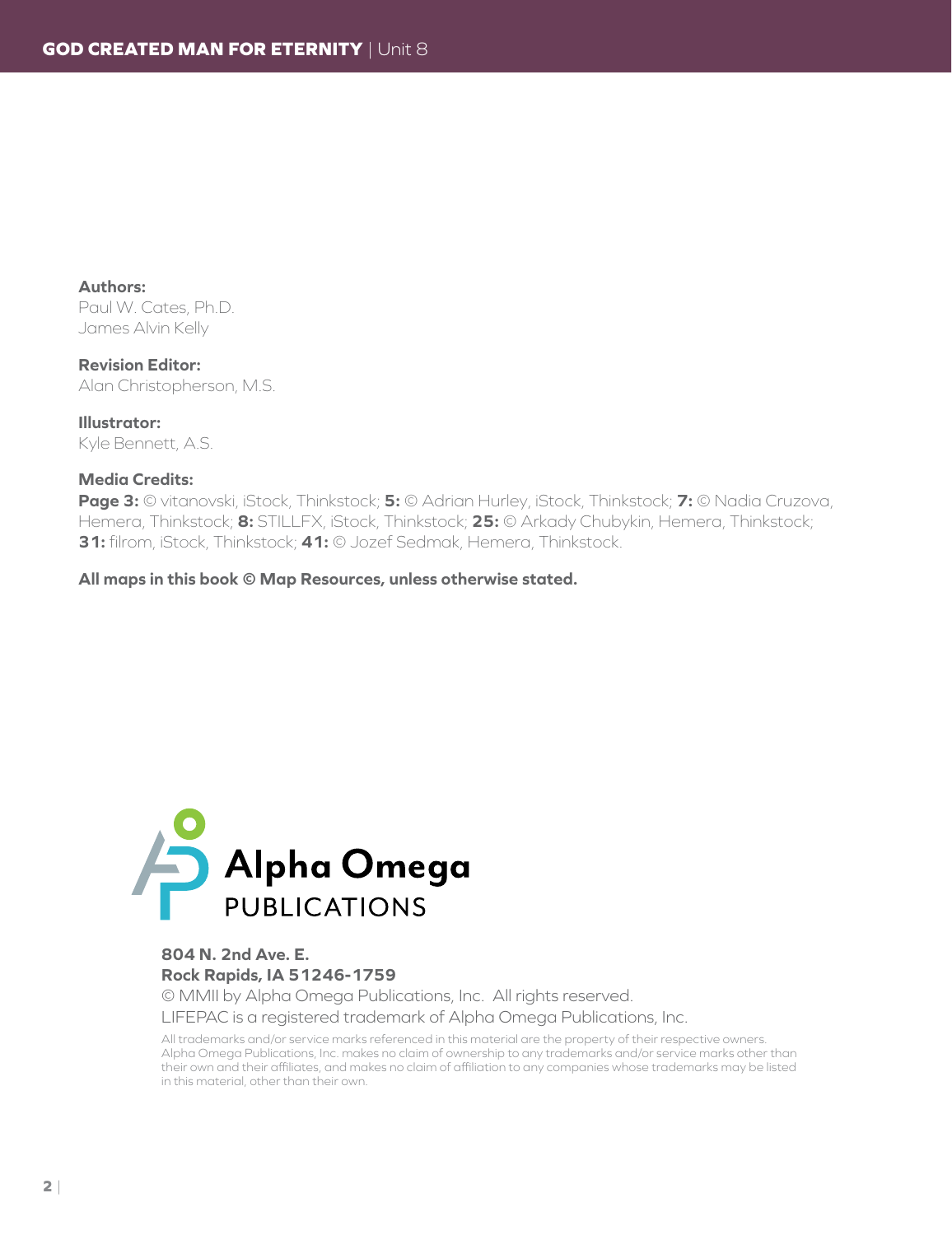## **GOD CREATED MAN FOR ETERNITY**

**Life does not end when your body dies. God created man in His image.**  *Genesis* **2:7 says, "And the Lord God formed man of the dust of the ground, and breathed into his nostrils the breath of life; and man became a living soul." The soul of a person never dies. God wants you to live forever with Him. Some people choose to live their lives on Earth without God. Those who refuse to accept Christ will not spend eternity with God.**

**In this LIFEPAC®, you will learn what eternity means and how you can have eternal life with God. You will also learn why all people must someday face judgment. You will study two different judgments that will take place at the end of time. All Christians will someday stand before the judgment seat of Christ, and all unsaved people will face Christ at the great white throne judgment. Each person in this life chooses where he will spend eternity.**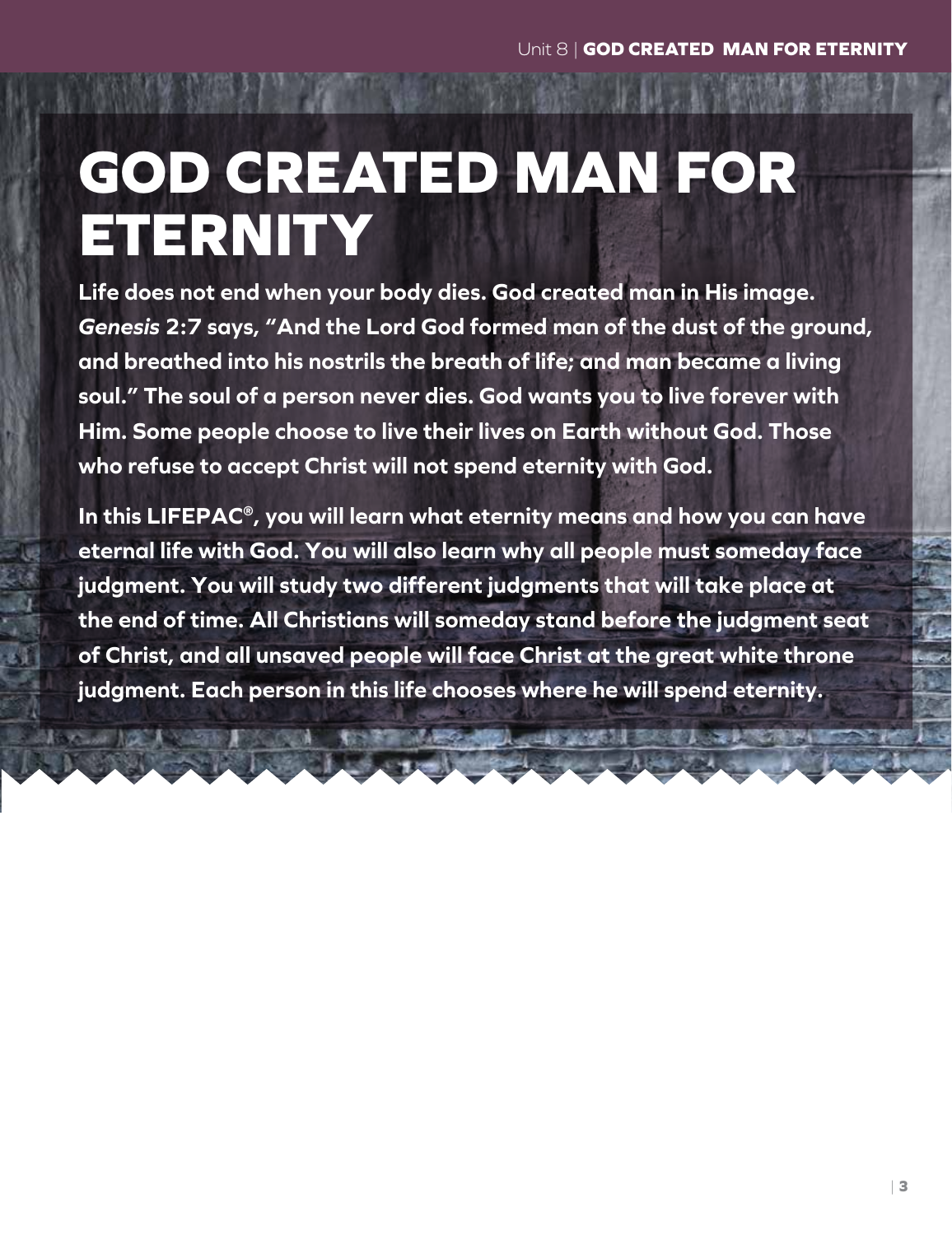### **Objectives**

**Read these objectives.** The objectives tell you what you will be able to do when you have successfully completed this LIFEPAC. Each section will list according to the numbers below what objectives will be met in that section. When you have finished this LIFEPAC, you should be able to:

- 1. Tell how man can have eternal life with God.
- 2. Explain how God wants Christians to live.
- 3. Describe three blessings that God wants all Christians to have.
- 4. Name the one who has been appointed as our judge.
- 5. List three reasons why man must be judged.
- 6. Describe the purpose of the judgment of Christians.
- 7. Tell how Christ will judge our service to God.
- 8. Describe four crowns that are mentioned in the Bible.
- 9. List four things that you can know for certain about heavenly rewards.
- 10. Describe the great white throne judgment.
- 11. Tell where and how the unsaved will spend eternity.

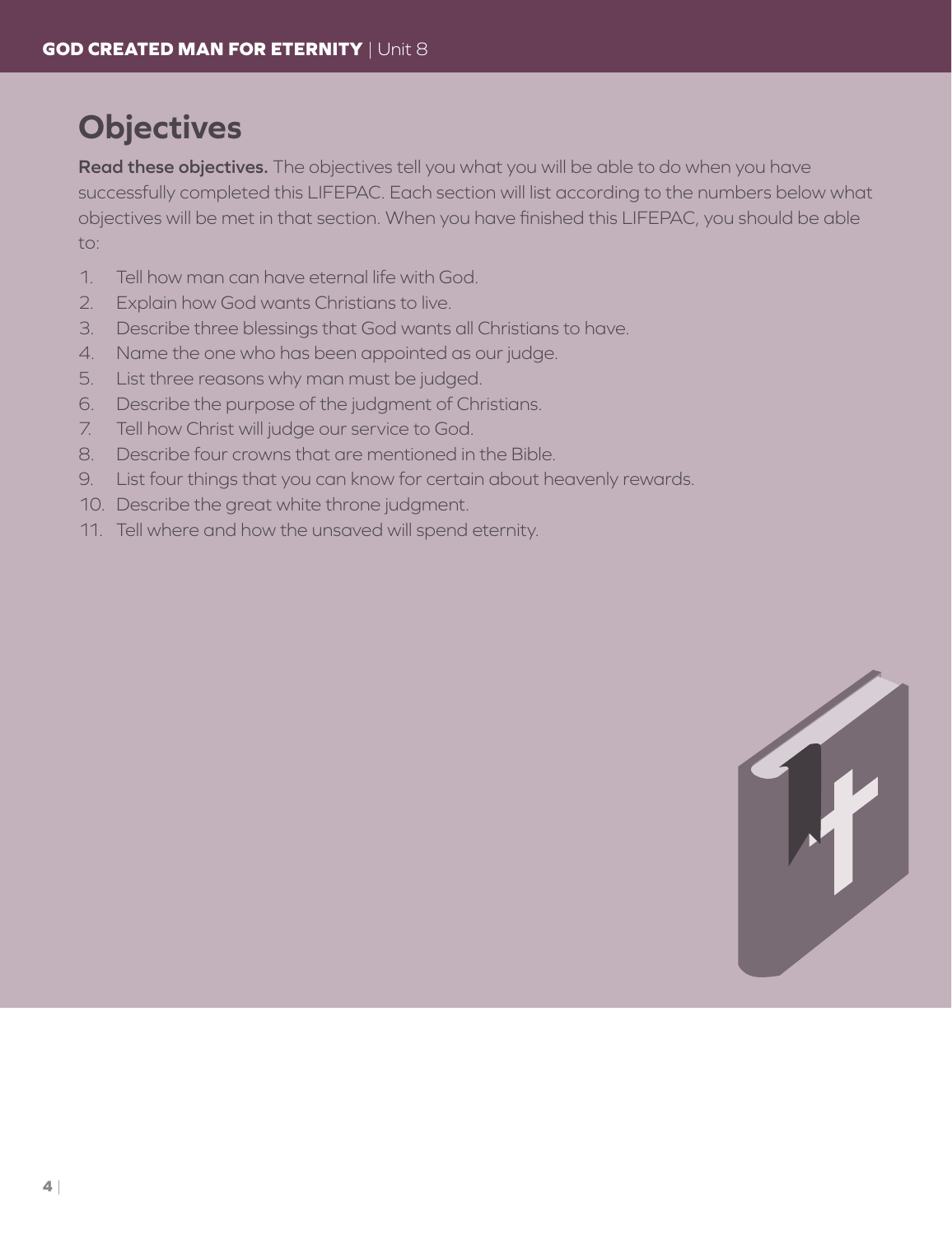## **1. PREPARING FOR ETERNITY**

**Eternity is forever. You will either spend eternity with God or without God. If you are a Christian, it should be exciting for you to think about spending eternity with God. Life on earth can be exciting, too! The Christian will receive rewards in heaven. Did you know that God has some blessings that He wants to give you right now? God wants you to live an abundant life on Earth. He wants to pour out His blessings on you now.**

### **Objectives**

**Review these objectives.** When you have completed this section, you should be able to:

- 1. Tell how man can have eternal life with God.
- 2. Explain how God wants Christians to live.
- 3. Describe three blessings that God wants all Christians to have.

### **Vocabulary**

**Study these new words.** Learning the meanings of these words is a good study habit and will improve your understanding of this LIFEPAC.

**abundant** (u bun dunt). More than enough; plentiful.

**circumstance** (sėr kum stans). A condition, fact, or event.

**encourage** (en kėr ij). To urge on; to increase one's hope and courage.

**fellowship** (fel ō ship). Companionship and friendliness; sharing and taking part with others.

**process** (pros es). A set of actions or changes.

**ridicule** (rid u kyül). To laugh at; make fun of.

**sacrificial** (sak ru fish ul). Having to do with giving one thing for another; surrendering something valuable for the sake of something better.

**scholar** (skol ėr). A person who has much knowledge.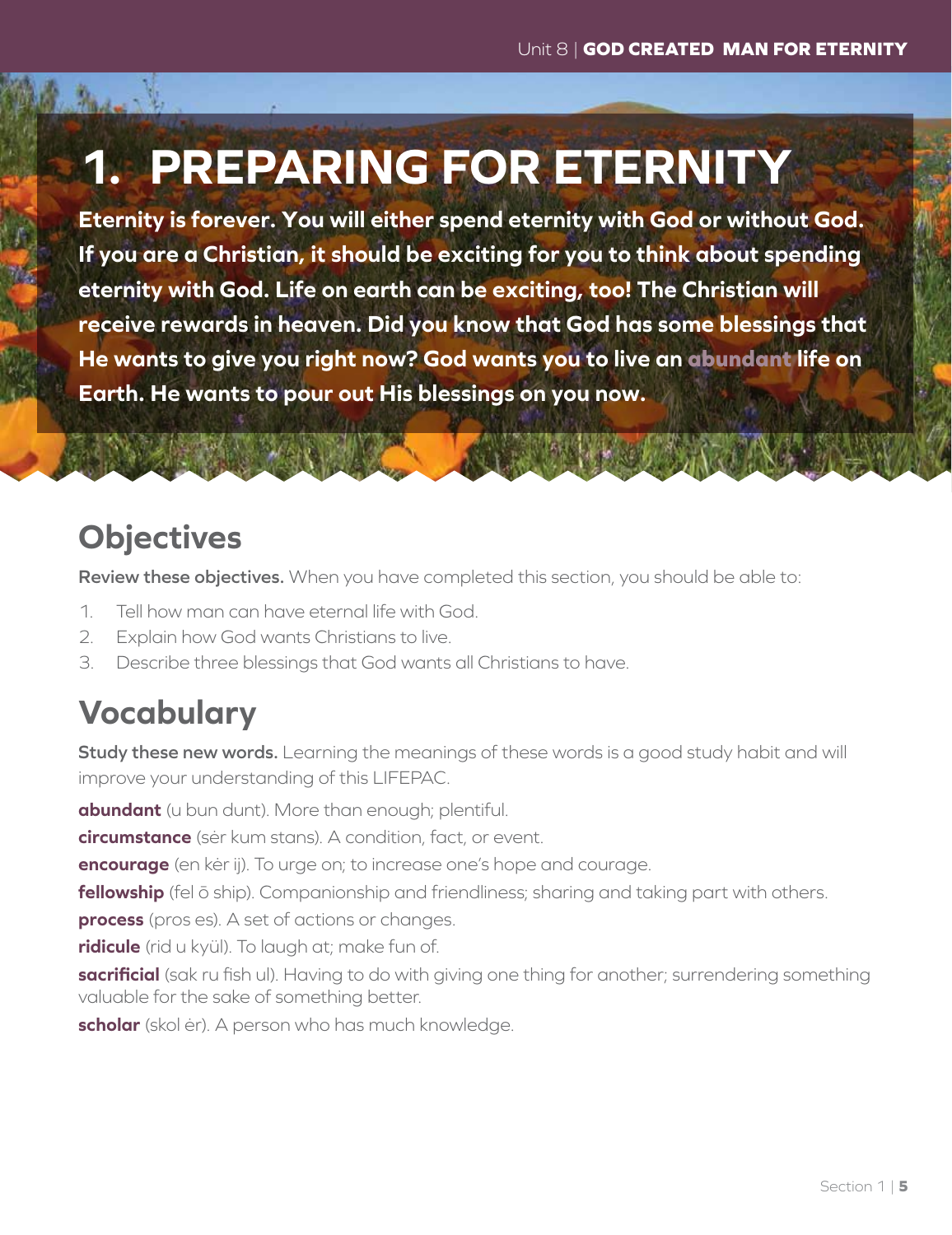**tangible** (tan ju bul). That which can be touched or felt by touch; a physical material in nature.

**Note:** *All vocabulary words in this LIFEPAC appear in* **boldface** *print the first time they are used. If you are unsure of the meaning when you are reading, study the definitions given.*

Pronunciation Key: hat, āge, cãre, fär; let, ēqual, tėrm; it, īce; hot, ōpen, ôrder; oil; out; cup, put, rüle; child; long; thin; /ŦH/ for **th**en; /zh/ for mea**s**ure; /u/ or / <sup>e</sup> / represents /a/ in **a**bout, /e/ in tak**e**n, /i/ in penc**i**l, /o/ in lem**o**n, and /u/ in circ**u**s.

### **The Eternal God Created Man for Eternity**



God is everlasting. God does not have a beginning. He has always existed. God is never-ending. He is Almighty and unchanging. *Psalm* 90:1 tells us that God was always present, even before Creation.

God created man for eternity. When God breathed into man "the breath of life; and man became a living soul" (*Genesis* 2:7), God meant for man to live forever with Him. God did not create you just for life on Earth. God gave you a soul because that part of you can live forever. Your body will die someday, but your soul will never die.



| Man was created for eternity.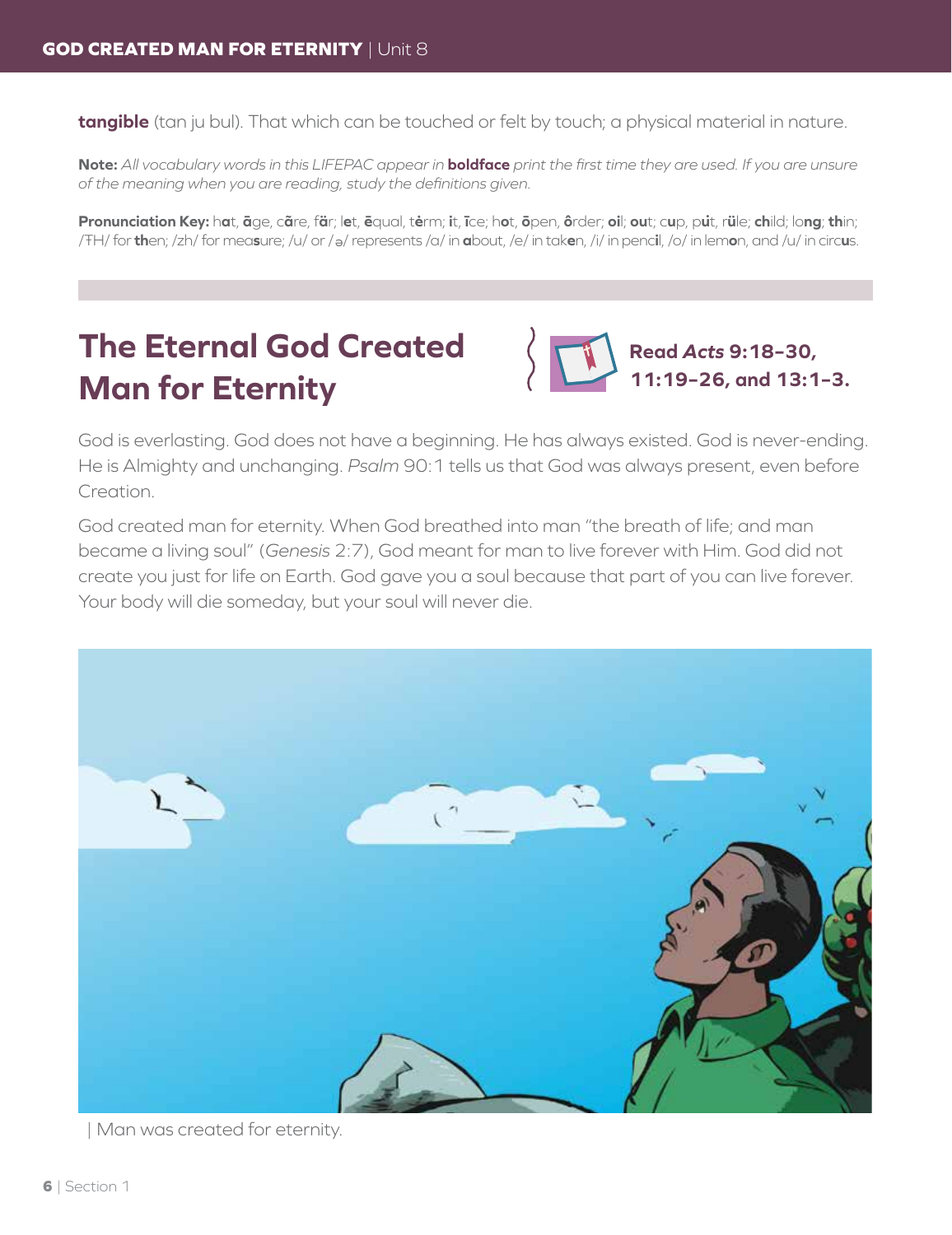

Eternity lasts forever. Eternity is difficult to imagine. Our minds cannot fully understand what eternity means. The following illustration will help you understand how long eternity lasts. Try to imagine a snail that decides to walk around the earth. We all know how small a snail is and how slow a snail moves. Can you imagine how long it would take a snail to travel 24,000 miles around the entire earth? Now imagine that the snail enjoys his trip around the world so much he decides to do it again and again. The snail decides to take the very same trail he did before. Imagine the snail travels around the earth on the same path so many times that he wears a groove in the earth 100 miles deep. Can you picture in your mind how many billions and billions of years it would take the snail to form this deep channel around the earth?

How long it would take that imaginary snail to complete his travels is only a tiny part of how long eternity is.

#### Write true or false.

- $1.1$ God had a beginning.
- $1.2$ God created man for eternity.
- $1.3$ When your body dies, your soul will die also.
- $1.4$ Eternity lasts two billion years.
- $1.5$ God wants you to live forever with Him.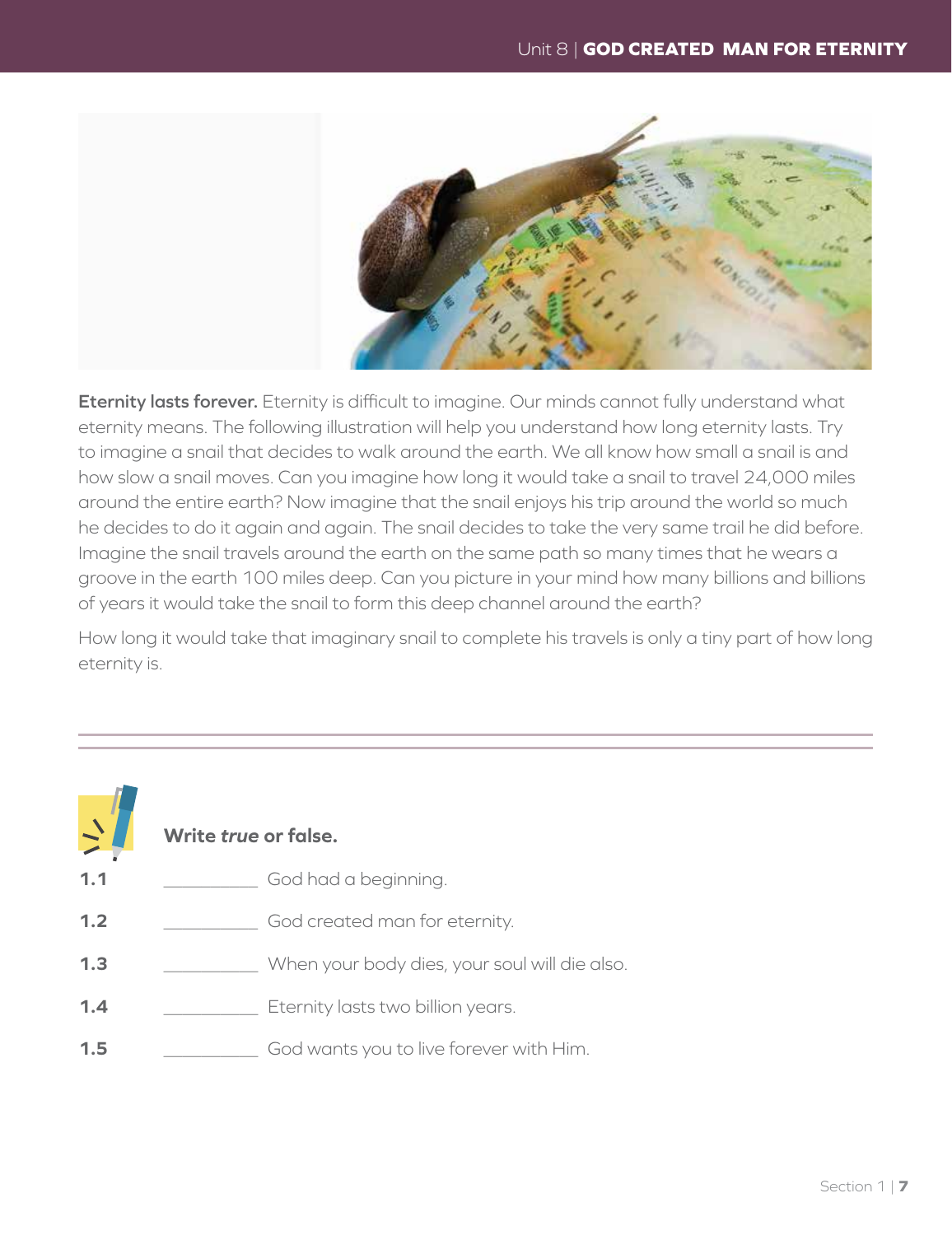

 $\overline{\phantom{a}}$ 

 $\overline{\phantom{a}}$ 

 $\overline{\phantom{a}}$ 

 $\overline{\phantom{a}}$ 

#### **Complete this activity.**

**1.6** Write an illustration of your own that will help you to explain to someone else how long eternity is.

| <b>Teacher check:</b><br>Initials <b>All Accounts Initials</b> | Date |
|----------------------------------------------------------------|------|

**God gives eternal life.** The Bible speaks much about eternal life. The best gift that God offers to man is everlasting life. God wants everyone to have this gift of life, but He does not force anyone to accept His gift. God has allowed each person to decide where he or she would like to spend eternity. You have the choice to spend eternity with God or without God.

God made it very simple for you to accept His gift of eternal life. God offers everlasting life to everyone through His Son, Jesus Christ. The writer of Hebrews tells us that Jesus was made perfect, and He became the author of eternal salvation to all who would obey Him (*Hebrews* 5:9).

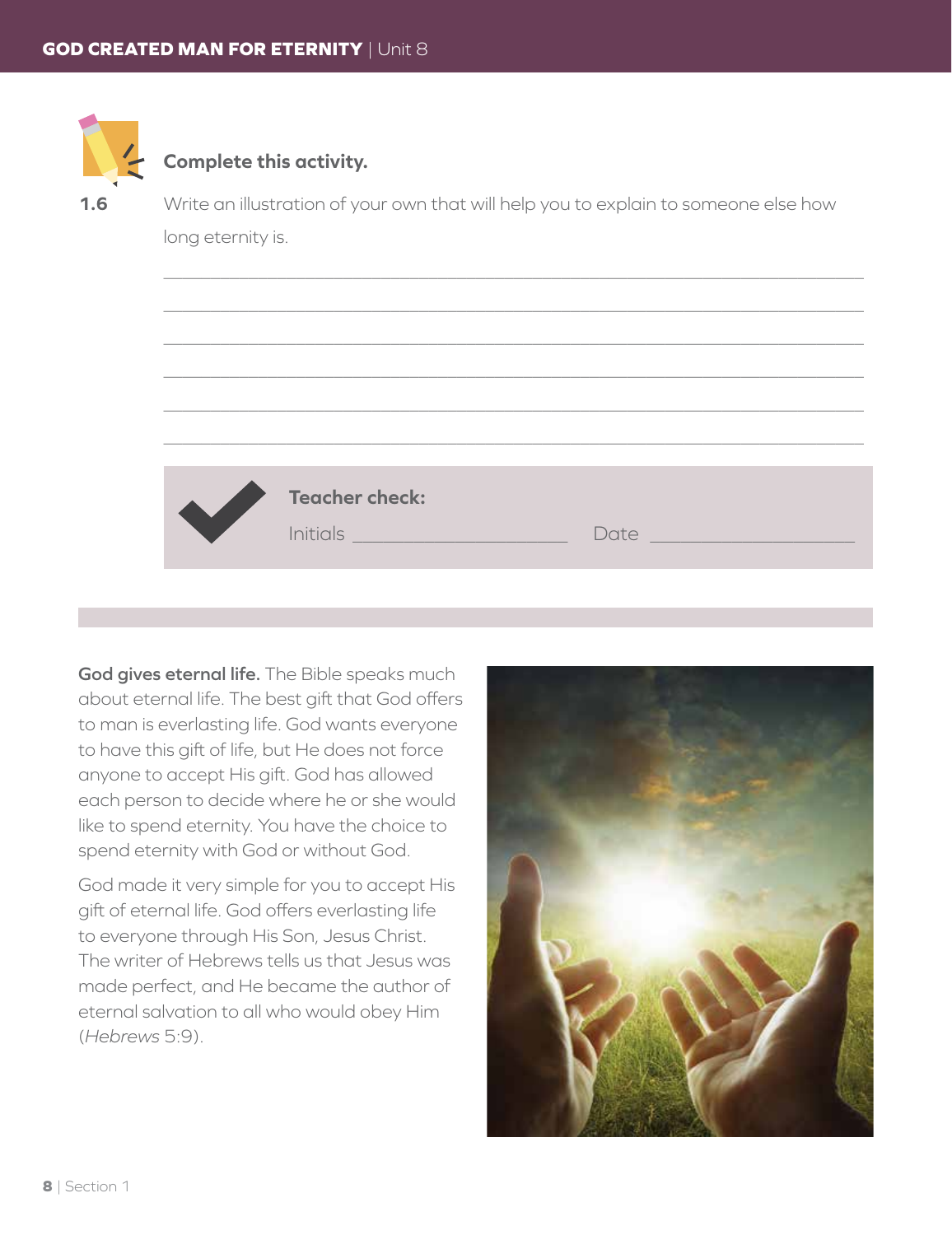**Eternity begins now.** Eternity began for you when you were born into this life. Your time on earth is a small part of eternity. Now is the time to decide where you want to spend eternity. You have the choice of spending eternity with God in heaven or without God in hell. God wants you to be with Him. *2 Corinthians* 6:2 says, "…behold, now is the accepted time; behold, now is the day of salvation."

If you have never asked Christ to be your Savior and to come into your life, do it right now. Ask your teacher to help you and follow these steps:

- a. Read *Romans* 3:23. All have sinned. Place your name in the verse instead of all and read it again.
- b. Read *Romans* 6:23. We deserve eternal punishment, which is *death* in hell. Then realize that God does give us a free gift of eternal life through Jesus Christ.
- c. Read *Romans* 5:8. This gift was Jesus' death on the Cross. He took the punishment for your sins.
- d. Read *Romans* 10:9–13. Confess that Jesus is Lord and believe that Jesus rose from the dead. If you confess and believe, you will receive God's gifts of salvation and eternal life.

Here is a prayer you can use to ask Jesus to save you:

*Lord Jesus, I realize that I am a sinner, and I thank you for dying on the cross to take the punishment for my sins. Please come into my heart and save me from your wrath to come. Help me to tell others about Your free gift. In Jesus' name, Amen.*

Satan will try to put doubts in your mind. Memorize these verses to be sure of God's promise to you. Jesus gives you eternal salvation and makes you a new creature.

- a. *John* 3:16
- b. *John* 10:28
- c. *2 Corinthians* 5:17
- d. *1 John* 5:11–12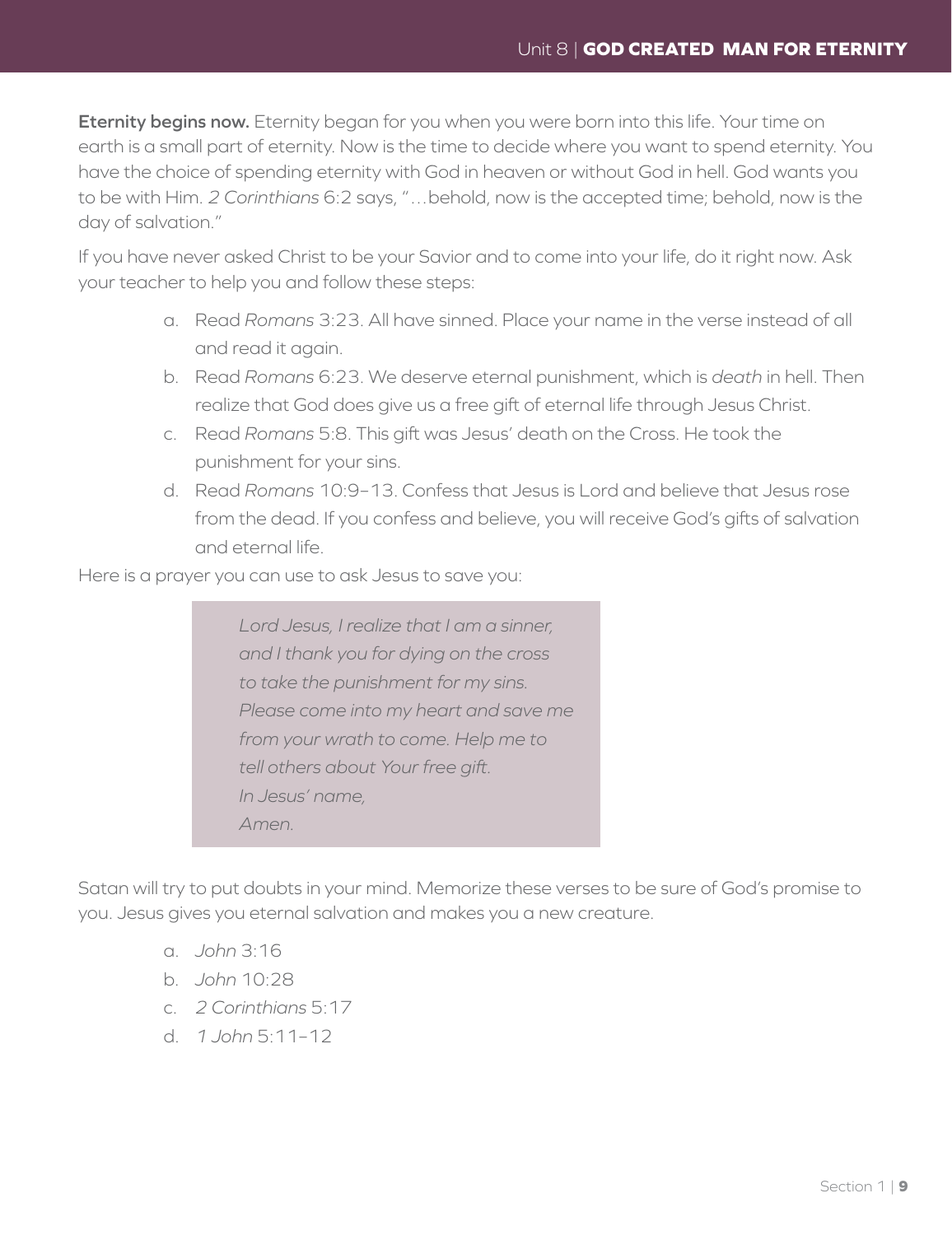**Nicodemus comes to Jesus.** Nicodemus was a Pharisee and a member of the Sanhedrin. The Sanhedrin was made up of seventy-one elders and was the highest religious body among the Jews. The elders were **scholars** of the Mosaic Law (the Law of Moses) and were responsible for the government of the Jewish community. Nicodemus was highly respected as a scholar of the Jewish religion.

Nicodemus came to talk with Jesus at night. Nicodemus probably chose to talk with Jesus in secret during the late evening hours so that he could avoid the **ridicule** of his fellow Jews. Jesus' miracles had captured the attention of Nicodemus and had convinced him that Jesus was a teacher sent from God.

Nicodemus did not understand what Jesus meant when He said, (*John* 3:3) "…Except a man be born again, he cannot see the kingdom of God." Jesus carefully explained to Nicodemus that He was talking about spiritual birth rather than physical birth.

Jesus told Nicodemus that anyone who believes in the only begotten Son of God would have eternal life. When we accept Jesus as our Savior, we are born into a new family as children of God.

*John* 3:16 is one of the most well-known verses in the Bible. God provided a simple way that you could be saved from death and be given eternal life. You can have salvation through Jesus Christ.



| Christ taught the Pharisee Nicodemus, "Except a man be born again, he cannot see the Kingdom of God."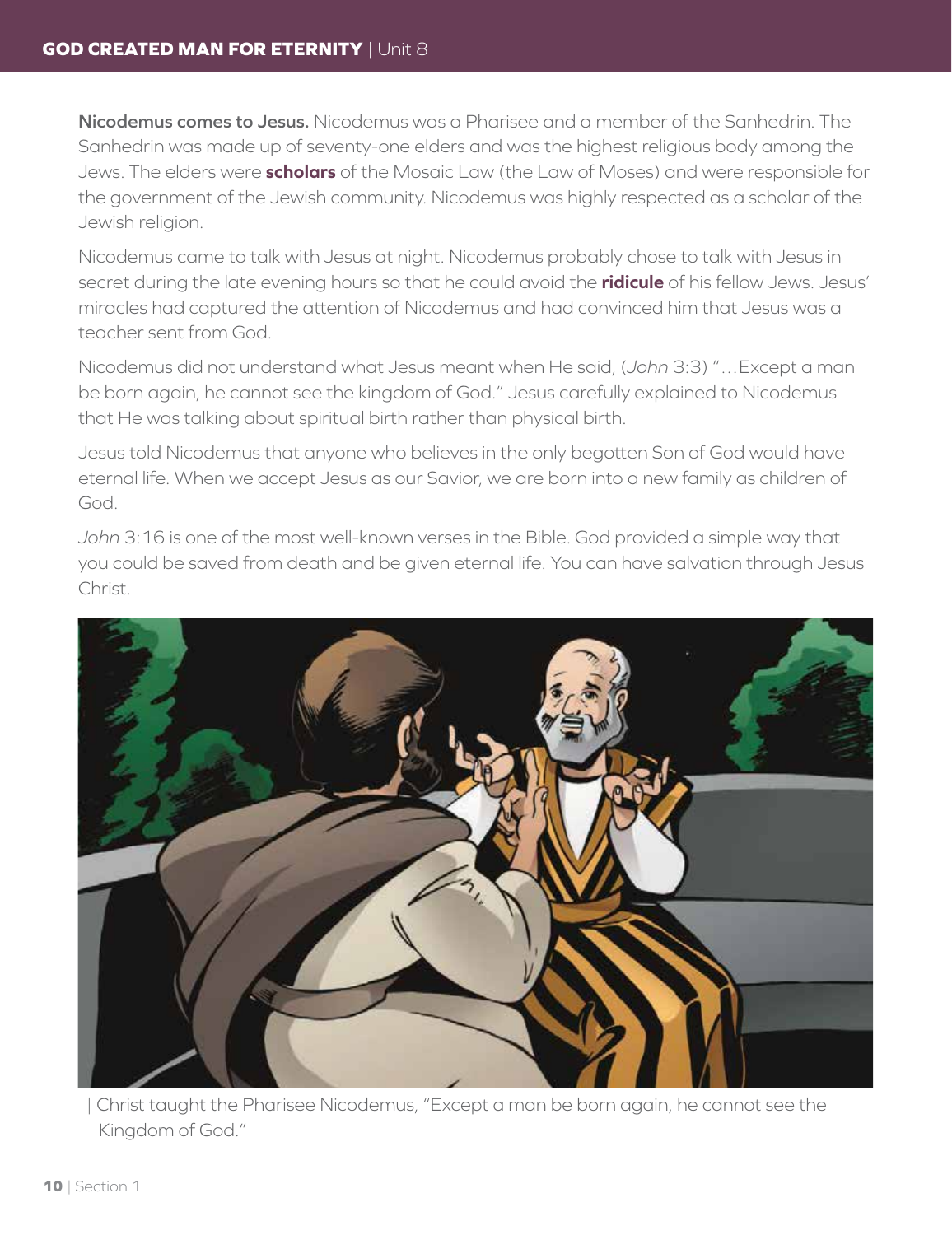#### **Match these items. 1.7** ���������� a group of seventy-one Jewish elders **1.8**  $\qquad \qquad \qquad$  God's gift to all who will receive it **1.9**  $\qquad \qquad$   $\qquad$   $\qquad \qquad$  **a** scholar of the Jewish religion who met with Jesus **1.10**  $\qquad \qquad$  captured the attention of a ruler of the Jews a. Jesus' miracles b. Pharisees c. Sanhedrin d. Nicodemus e. eternal life



 $\overline{\phantom{a}}$ 

#### **Complete this activity.**

1.11 Find Sanhedrin in an encyclopedia, through an internet search, or in another source, and write a paragraph about what you learned about this group of Jews.

|      | <b>Teacher check:</b>                                                                              |                                                                                                                                                                                                                                |
|------|----------------------------------------------------------------------------------------------------|--------------------------------------------------------------------------------------------------------------------------------------------------------------------------------------------------------------------------------|
| 1.12 | Write John 3:16 in your own words.<br><u> 1989 - Johann Barbara, martxa eta idazlea (h. 1989).</u> |                                                                                                                                                                                                                                |
|      | <b>Teacher check:</b><br>Initials <b>All Contracts</b>                                             | Date has a series of the series of the series of the series of the series of the series of the series of the series of the series of the series of the series of the series of the series of the series of the series of the s |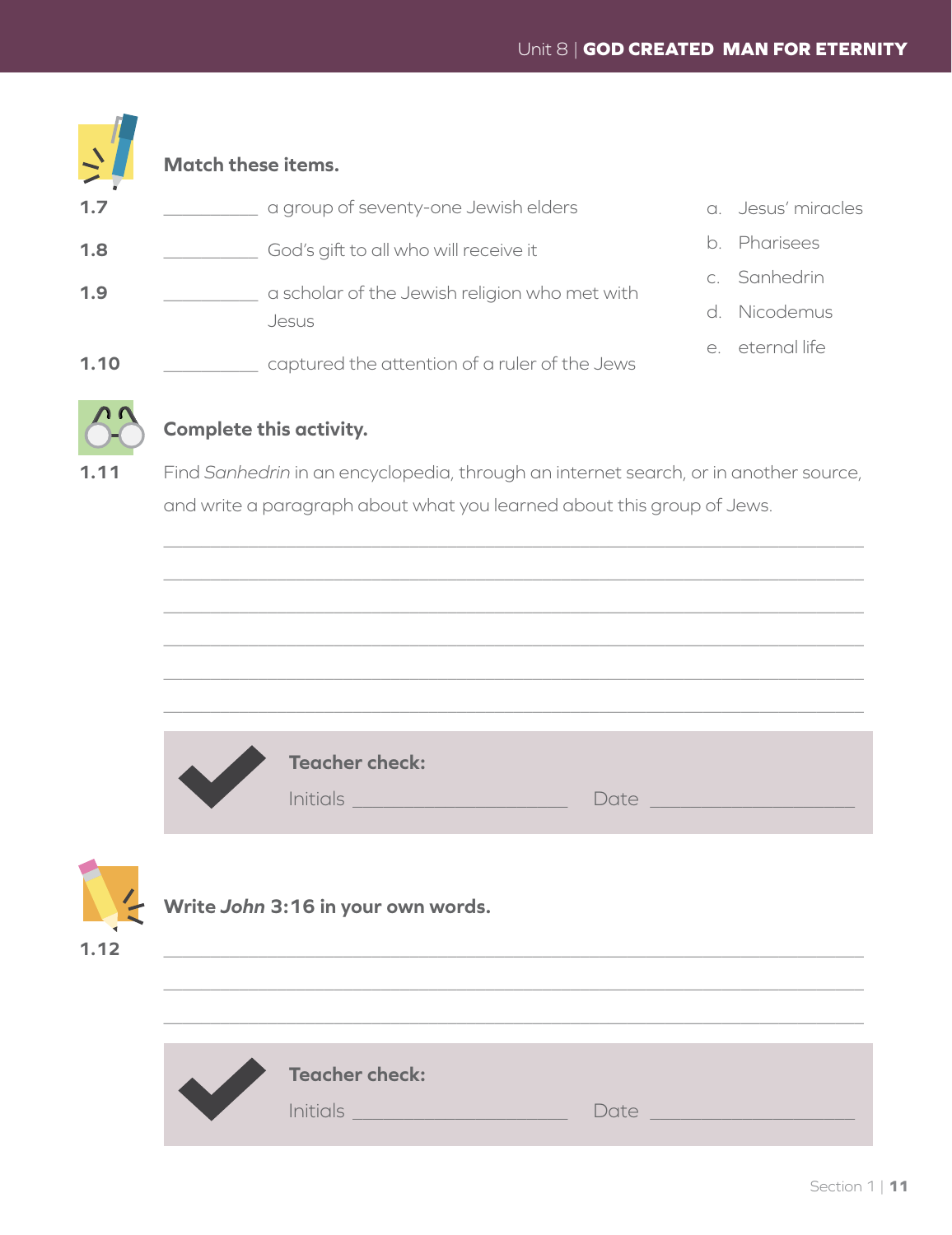### **SELF TEST 1**

Answer these questions (each answer, 4 points).

| 1.01 | What must you do to have eternal life with God? |
|------|-------------------------------------------------|
| 1.02 | What was the Sanhedrin?                         |
| 1.03 | Who was Nicodemus?                              |
| 1.04 | How can you grow spiritually?                   |
| 1.05 | What is the abundant life?                      |

Match these items (each answer, 2 points).

- God's gift to all who will receive it 1.06
- the author and finisher of your faith  $1.07$
- God wants you to live a life of this  $1.08$
- $1.09$ slows down your spiritual growth
- God's Spirit wrestles against it 1.010
- a. Jesus
- b. flesh
- c. sin
- d. church
- e. eternal life
- f. victory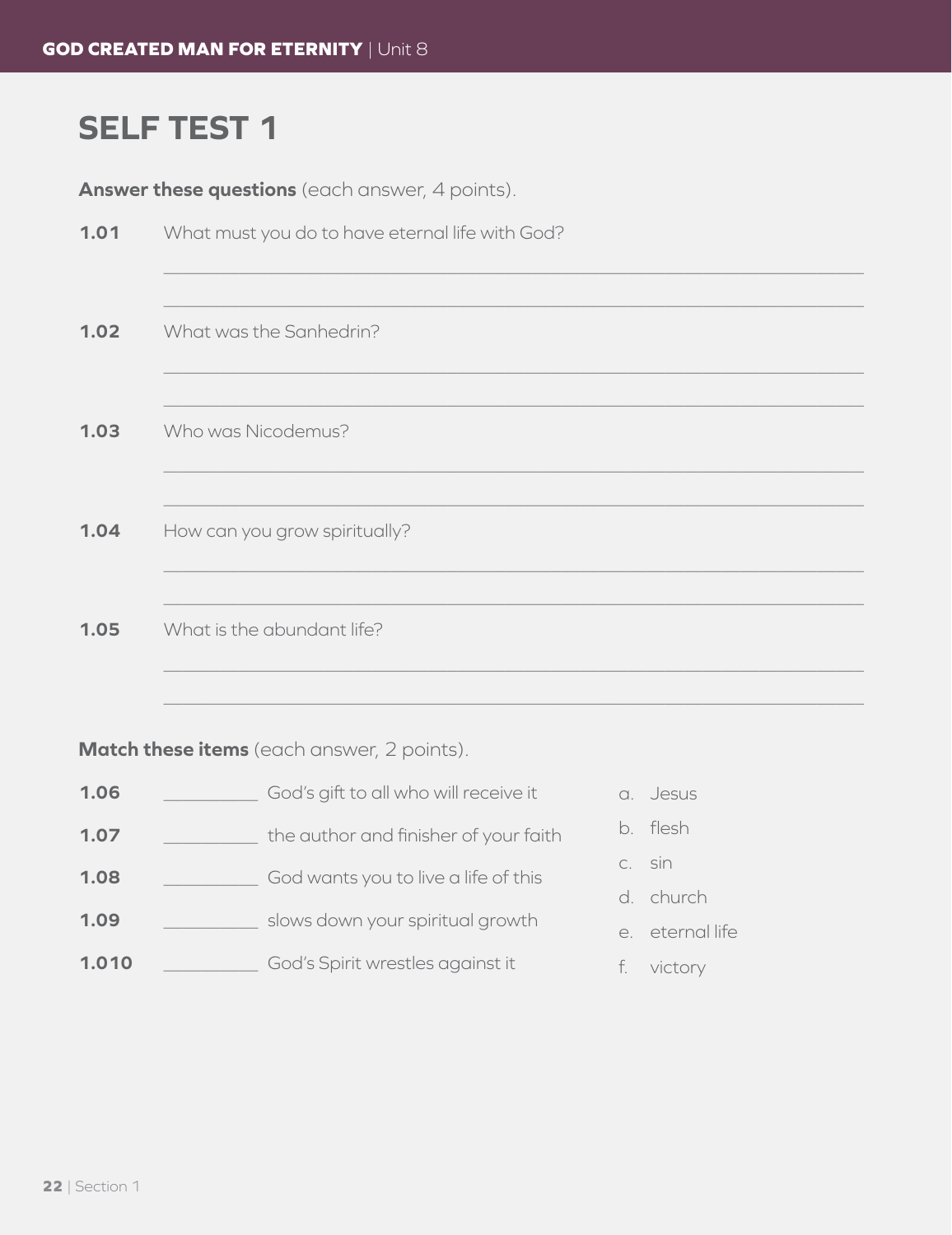**Complete these sentences** (each answer, 3 points).

- 1.011 Nicodemus was a member of the
- $1.012$
- Nicodemus knew that Jesus was sent from  $1.013$
- Jesus was \_\_\_\_\_\_\_\_\_\_\_\_\_\_\_\_\_\_\_\_\_\_\_\_\_\_\_\_\_\_to God, and He grew spiritually.  $1.014$
- An athlete must \_\_\_\_\_\_\_\_\_\_\_\_\_\_\_\_\_\_\_\_\_\_\_\_\_ his mind and body if he wants to win. 1.015
- 1.016 God wants you to be separated from the world and joined to
- $\blacksquare$  $1.017$ God wants you to live an
- The Apostle \_\_\_\_\_\_\_\_\_\_\_\_\_\_\_\_\_\_\_\_\_\_\_\_\_\_\_\_\_was content in all circumstances. 1.018
- 1.019
- $1.020$ Joy is given to the Christian by the \_\_\_\_\_\_\_\_\_\_\_\_\_\_\_\_\_\_\_\_\_\_\_\_\_\_\_\_\_.

#### Write true or false (each answer, 2 points).

- $1.021$ You can have joy in your heart even when you are unhappy.
- Jesus was asleep when the storm came upon the Sea of Galilee.  $1.022$
- $1.023$ Nothing can separate you from God's love.
- $1.024$ Romans 3:23 says that some people have sinned.
- Eternity ends when we die.  $1.025$
- 1.026 God has no beginning and no end.
- $1.027$ God wants to bless the Christian with love, joy, and peace.
- God gives you eternal life when you read the Bible every day. 1.028
- 1.029 God's love is perfect.
- Jesus did not tell Nicodemus how to have eternal life. 1.030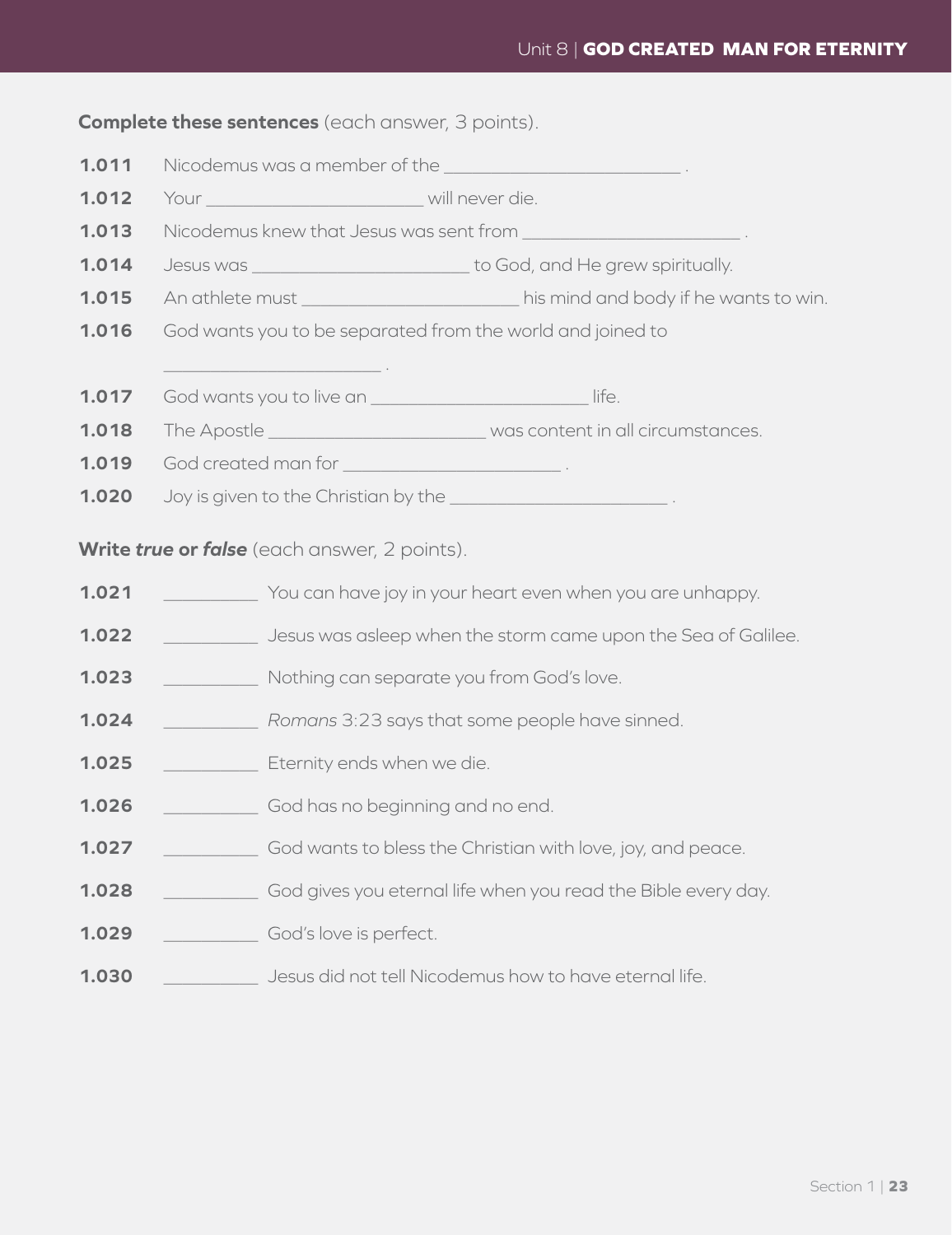**Choose the correct answer** (each answer, 2 points).

| 1.031 | Eternity lasts _________.                             |                                                             |  |                                   |  |
|-------|-------------------------------------------------------|-------------------------------------------------------------|--|-----------------------------------|--|
|       | a. two billion years b. forever                       |                                                             |  | c. until you die                  |  |
| 1.032 | All of God's blessings are ________.                  |                                                             |  |                                   |  |
|       | a. tangible b. small                                  |                                                             |  | c. good                           |  |
| 1.033 | God's greatest gift to us is ________.                |                                                             |  |                                   |  |
|       | a. love                                               | b. joy                                                      |  | c. peace                          |  |
| 1.034 | Nicodemus came to talk with Jesus _______.            |                                                             |  |                                   |  |
|       |                                                       | a. in the morning b. in the afternoon c. at night           |  |                                   |  |
| 1.035 |                                                       | "Except a man be ______, he cannot see the kingdom of God." |  |                                   |  |
|       | a. good and a stream                                  | b. perfect                                                  |  | <b>Example 2016</b> C. born again |  |
| 1.036 | Nothing can separate us from the wave of God.         |                                                             |  |                                   |  |
|       | a. fellowship b. love                                 |                                                             |  | c. kingdom                        |  |
| 1.037 | God gave us His only Son because He loved ________.   |                                                             |  |                                   |  |
|       |                                                       | a. only Christians b. good people                           |  | c. the world                      |  |
| 1.038 | Nicodemus said that Jesus was a ______ sent from God. |                                                             |  |                                   |  |
|       |                                                       | a teacher b b b prophet                                     |  | c. disciple                       |  |
| 1.039 | God wants you to live an _____ life.                  |                                                             |  |                                   |  |
|       |                                                       | a amusing b abundant                                        |  | c. unhappy                        |  |
| 1.040 |                                                       | God wants us to run the Christian race with _______.        |  |                                   |  |
|       | a. patience b. fear                                   |                                                             |  | c. perfection                     |  |

|  | <b>Teacher check:</b> | Initials |  |
|--|-----------------------|----------|--|
|  | <b>Score</b>          | Jate.    |  |